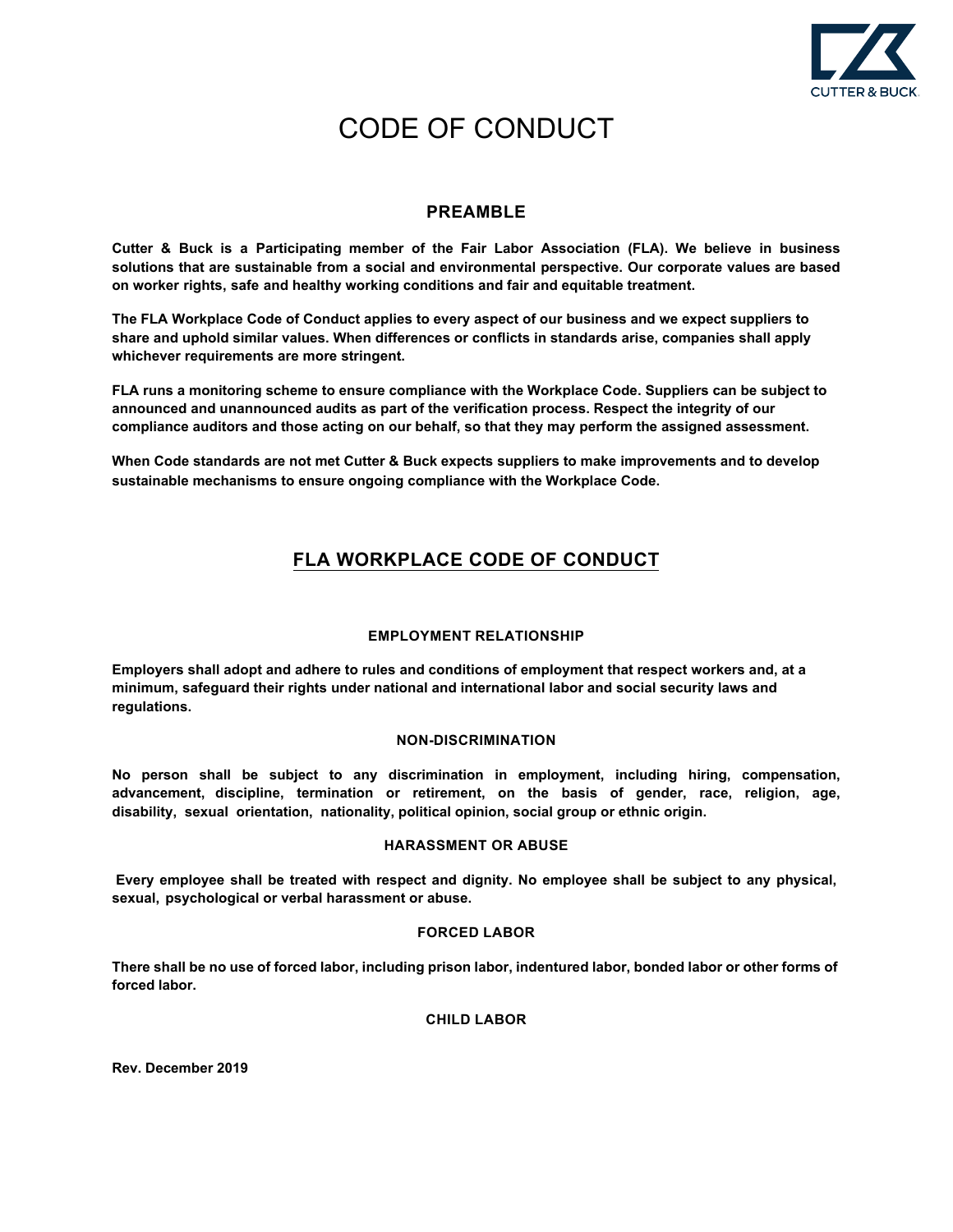

**No person shall be employed under the age of 15 or under the age for completion of compulsory education, whichever is higher.** 

#### **FREEDOM OF ASSOCIATION AND COLLECTIVE BARGAINING**

**Employers shall recognize and respect the right of employees to freedom of association and collective bargaining.** 

#### **HEALTH, SAFETY, AND ENVIRONMENT**

**Employers shall provide a safe and healthy workplace setting to prevent accidents and injury to health arising out of, linked with, or occurring in the course of work or as a result of the operation of employers' facilities. Employers shall adopt responsible measures to mitigate negative impacts that the workplace has on the environment.** 

#### **HOURS OF WORK**

**Employers shall not require workers to work more than the regular and overtime hours allowed by the law of the country where the workers are employed. The regular work week shall not exceed 48 hours. Employers shall allow workers at least 24 consecutive hours of rest in every seven-day period. All overtime work shall be consensual. Employers shall not request overtime on a regular basis and shall compensate all overtime work at a premium rate. Other than in exceptional circumstances, the sum of regular and overtime hours in a week shall not exceed 60 hours.** 

#### **COMPENSATION**

**Every worker has a right to compensation for a regular work week that is sufficient to meet the worker's basic needs and provide some discretionary income. Employers shall pay at least the minimum wage or the appropriate prevailing wage, whichever is higher, comply with all legal requirements on wages, and provide any fringe benefits required by law or contract. Where compensation does not meet workers' basic needs and provide some discretionary income, each employer shall work with the FLA to take appropriate actions that seek to progressively realize a level of compensation that does.** 

#### **RESPONSIBLE SOURCING**

**We commie to work with our global supply chain partners to create conditions so that: no workers are forced to pay for their job; workers retain control of their travel documents and have full freedom of movement; and all workers are informed of the basic terms of their employment before leaving home.**